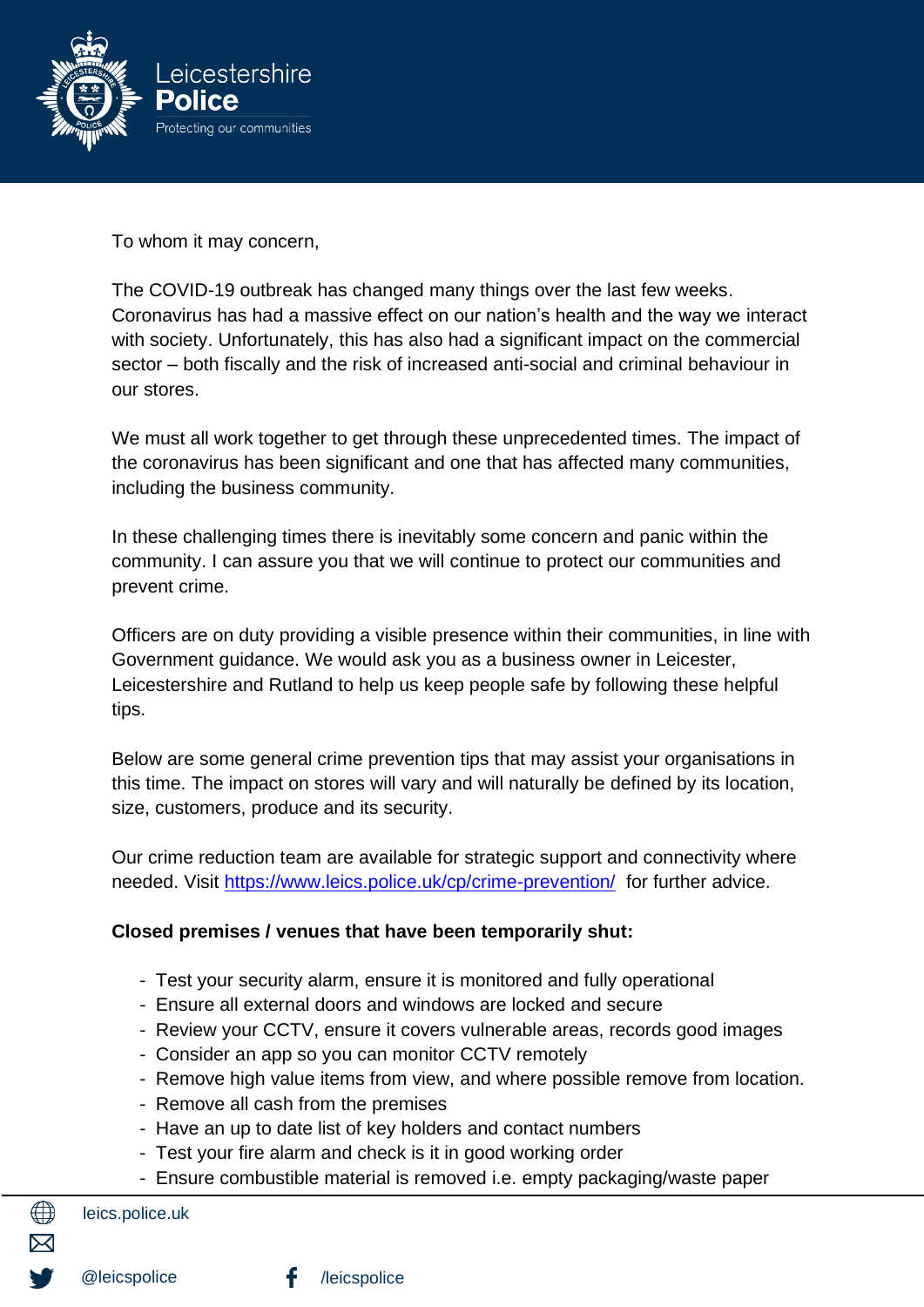

## **Large gatherings / queuing**

- Premises should be adequately staffed with prominent management present who are able to make decisions or be identifiable to emergency services
- Meet and greets on main entrances to provide reassurance, customer care and deter prospective thieves
- Where appropriate SIA licensed security officers should have a visible presence on the premises in strategic areas
- Establish queueing contingency plans, including any car parking areas, and ensure there is commensurate security, and staff in this area and the main entrances. Some customer may be anxious,
- Good communication between staff and customers is key to reduce anti-social behaviour
- Ensure that all staff are fully briefed each day on emergency procedures and working practices
- All staff should remain vigilant and report any violence or suspicious activity to the police
- Check that your emergency equipment/grab bags, first aid supplies and radio communication systems are operational
- Consider deploying staff to areas that store goods which could be a potential flash point
- Check and test your building security and emergency systems

## **If your staff fall victim to an assault or witness violence in your premises**

- remain calm and think of safety: yours, your customers and colleagues is paramount. Create a distance between the aggressive party and others
- Use calming language and tone to try and defuse the situation
- Use furniture, doors and other structures to form barrier between the aggressor and others
- Contact the police and ask for assistance. If the person is present and aggressive/violent then use 999 or installed panic alarm
- If the aggressor has left then note description, direction of travel, any vehicle used
- Reassure staff and members of the public, taking details of witnesses

∰